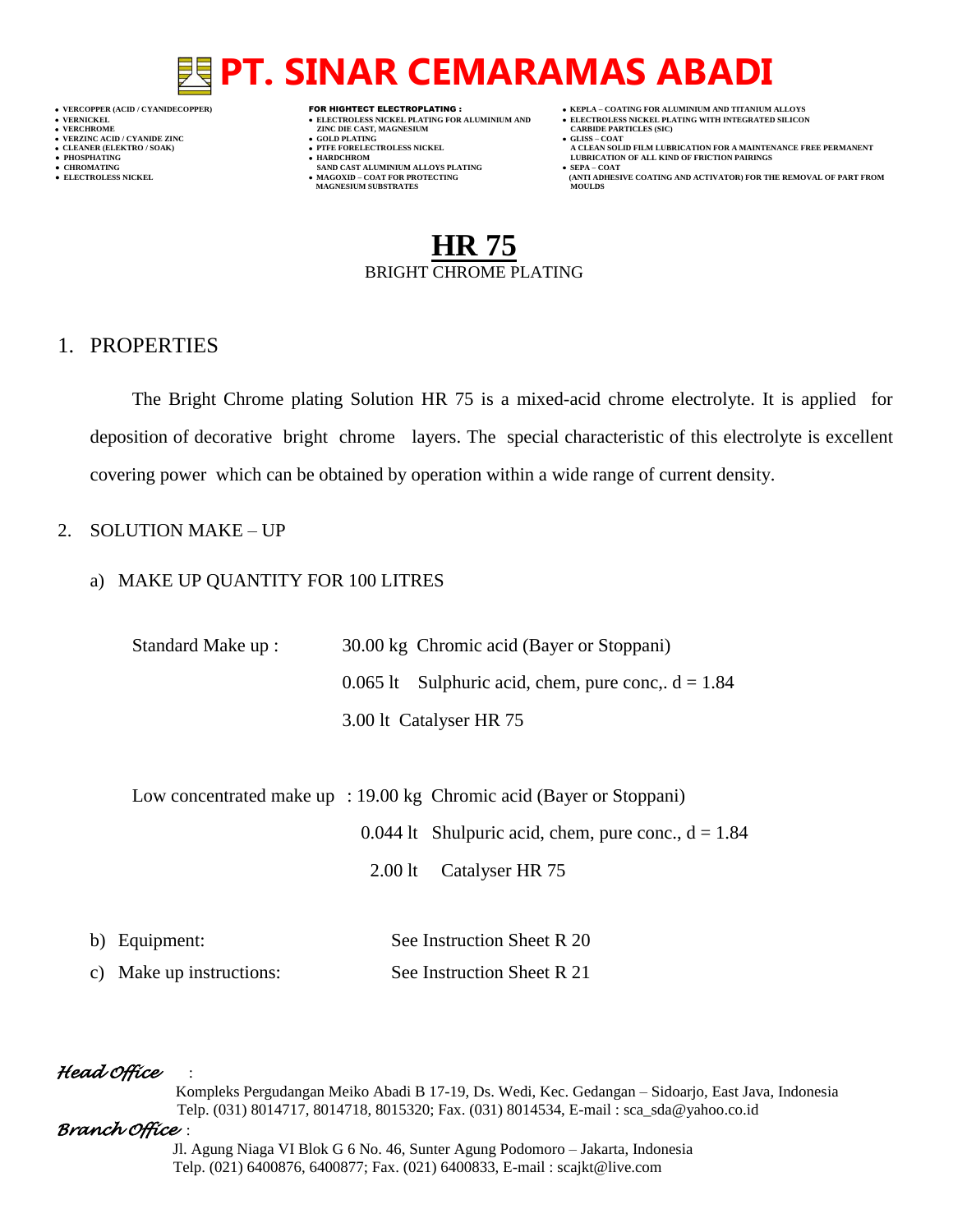- 
- 

**VERCHROLES NICKEL PLATING FOR ALUMINIUM AND**<br> **VELECTROLES NICKEL PLATING FOR ALUMINIUM AND**<br> **CARBIDE CAST, MAGNESIUM**<br> **CARBIDE PLATING**<br>
CAST COLD PLATING  $\begin{tabular}{lllllllllllll} $\bullet$ & VERCHSOME & $\bullet$ & ZINC DIE CAST, MAGNESIUM \\ $\bullet$ & VERCHSOME & $\bullet$ & GOLD PLATING \\ $\bullet$ & GOLD PLATING & $\bullet$ & GOLD PLATING \\ $\bullet$ & TTE FORELECTROLES NICKEL \\ \end{tabular}$ 

- 
- 
- **● CHROMATING SAND CAST ALUMINIUM ALLOYS PLATING SEPA – COAT MAGNESIUM SUBSTRATES MOULDS**
- **VERCOPPER (ACID / CYANIDECOPPER)** FOR HIGHTECT ELECTROPLATING :  **KEPLA – COATING FOR ALUMINIUM AND TITANIUM ALLOYS**
	- **VERTIGE COATING FOR ALUMINIUM AND THANDM ALLOTS**<br> **CARBIDE PARTICLES (SIC)**
	-
- **CLEANER (ELEKTRO / SOAK) PTFE FORELECTROLESS NICKEL A CLEAN SOLID FILM LUBRICATION FOR A MAINTENANCE FREE PERMANENT ● PHOSPHATING HARDCHROM LUBRICATION OF ALL KIND OF FRICTION PAIRINGS**
- **● ELECTROLESS NICKEL MAGOXID – COAT FOR PROTECTING (ANTI ADHESIVE COATING AND ACTIVATOR) FOR THE REMOVAL OF PART FROM**

#### 3. OPERATING CONDITIONS

| a)            | Density                                             |                      | : Be $(15^{\circ}C)$ = $25^{\circ}$                                           |
|---------------|-----------------------------------------------------|----------------------|-------------------------------------------------------------------------------|
|               |                                                     |                      | d $(20^{\circ}\text{C})$ = 1.21 g/cm <sup>3</sup>                             |
|               | Low concentrated                                    |                      |                                                                               |
|               | Make up                                             |                      | : Be $(15^{\circ} \text{C}) = 17^{\circ}$                                     |
|               |                                                     |                      | d $(20^{\circ}\text{C})$ = 1.135 g/cm <sup>3</sup>                            |
| b)            | Temperature : $35 - 50^{\circ}$ C                   |                      |                                                                               |
| $\mathbf{c})$ | Current density                                     |                      | $\therefore$ 10 - 25 A/dm <sup>2</sup>                                        |
| $\mathbf{d}$  | Voltage                                             | $\ddot{\phantom{0}}$ | The voltage is mainly depending upon the plant-and operating                  |
|               |                                                     |                      | conditions. Average voltage : $6 - 12$ volt.                                  |
| e)            | Anode current density : $15 - 25$ A/dm <sup>2</sup> |                      |                                                                               |
| f)            | Anode material                                      |                      | : See instruction Sheet R 22                                                  |
| $\mathbf{g}$  | Rectifiers                                          |                      | Usually 8 V units, for higher outputs usually 12 V units. The rectifiers      |
|               |                                                     |                      | must provide a residual ripple of less than 5 % within the whole current      |
|               |                                                     |                      | range.                                                                        |
| h)            | Rate of deposition                                  |                      | : Rate of deposition (standard make-up) at between 40 and 50 $^{\circ}$ C and |
|               |                                                     |                      | cathodic current densities of :                                               |
|               |                                                     |                      | $10 \text{ A/dm}^2$ = approx. 0.08 $\mu$ m/ min                               |
|               |                                                     |                      | $15 \text{ A/dm}^2$ = approx. 0.14 $\mu$ m/ min                               |
|               |                                                     |                      | $20 \text{ A/dm}^2$ = approx. 0.22 $\mu$ m/ min                               |
|               |                                                     |                      | $25 \text{ A/dm}^2$ = approx.<br>$0.29 \mu m/min$                             |

*Head Office* :

 Kompleks Pergudangan Meiko Abadi B 17-19, Ds. Wedi, Kec. Gedangan – Sidoarjo, East Java, Indonesia Telp. (031) 8014717, 8014718, 8015320; Fax. (031) 8014534, E-mail : sca\_sda@yahoo.co.id

#### *Branch Office* :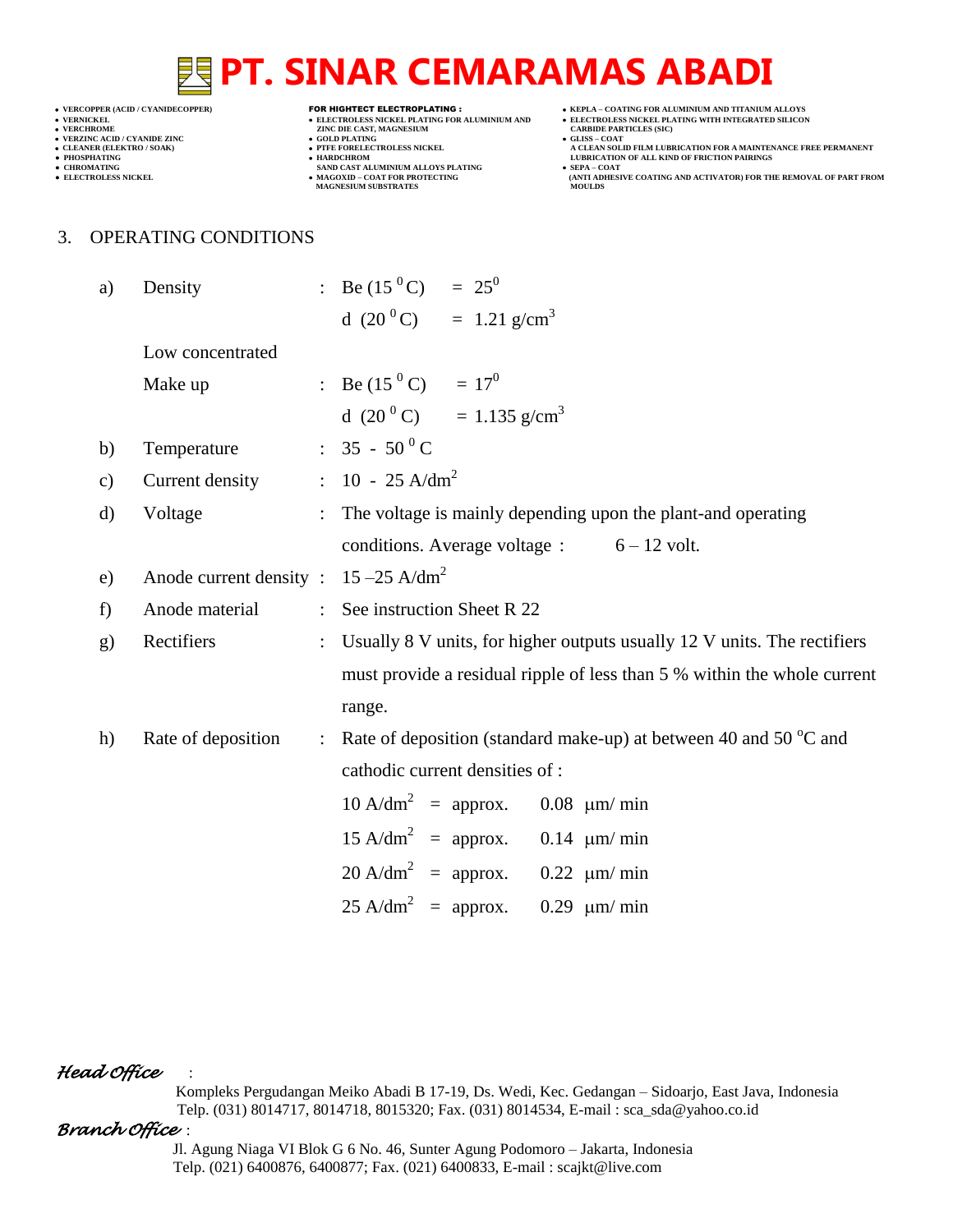- 
- 

- **VERT AND AGNESIUM CARBIDE PARTICLES (SILISS = COLD PLATING)**
- **VERZINC ACID / CYANIDE ZINC GOLD PLATING GLISS – COAT**
	-
- **CHROMATING SAND CAST ALUMINIUM ALLOYS PLATING**<br>• **ELECTROLESS NICKEL**<br>• **MAGOXID COAT FOR PROTECTING • MAGOXID – COAT FOR PROTECTING<br>MAGNESIUM SUBSTRATES**
- **VERCOPPER (ACID / CYANIDECOPPER)** FOR HIGHTECT ELECTROPLATING :  **KEPLA – COATING FOR ALUMINIUM AND TITANIUM ALLOYS**
- **VERNICKEL ELECTROLESS NICKEL PLATING FOR ALUMINIUM AND ELECTROLESS NICKEL PLATING WITH INTEGRATED SILICON**
	-
- **CLEANER (ELEKTRO / SOAK) PTFE FORELECTROLESS NICKEL A CLEAN SOLID FILM LUBRICATION FOR A MAINTENANCE FREE PERMANENT ● PHOSPHATING HARDCHROM LUBRICATION OF ALL KIND OF FRICTION PAIRINGS** 
	- **ELECTROLESS AND ACTIVATOR) FOR THE REMOVAL OF PART FROM (ANTI ADHESIVE COATING AND ACTIVATOR) FOR THE REMOVAL OF PART FROM**

#### 4. MAINTENANCE

| a) | Nominal values    | Minimum and maximum values :                 |  |  |
|----|-------------------|----------------------------------------------|--|--|
|    | Standard make-up  | $280 - 350$ g/l CrO <sub>3</sub>             |  |  |
|    | Low conc. make-up | $170 - 210$ g/l CrO <sub>3</sub>             |  |  |
|    | Sulphuric acid    | $0.4 - 0.6\%$                                |  |  |
|    |                   | (in relation to the content of chromic acid) |  |  |

The widest range of operation is achieved at a concentration of  $320 - 340$  g/l CrO<sub>3</sub>

#### b) Reinforcement **:**

The electrolyte is reinforced by adding Chromic acid, Catalyser **HR 75**.

For increasing the density by 1o Be an addition of 1,5 kg Chromic acid per 100 lt solution is required.

At addition of chromic acid, 10 % of the quantity of catalyser HR 75 have likewise to be added. (1 kg  $CrO3 = 0.1$  lt HR 75 catalyser)

Sulphuric acid is only added after made analysis, where at it should also be taken care that the H2SO4 content between 0,4 – 0,6 % of the CrO3 content is maintained. ( 0,4 % H2 SO4 at lower CrO3 values, at higher ones (300 g/l CrO3) 0,6 % H2SO4).

Under normal working conditions and if strictly at adhering to our recommendations correction are required in exceptional cases only and will be prescribed by us after analysis of the solution.

Attention : Addition of other chemicals may cause trouble and may adversely effect the performance of the electrolyte and the quality of the deposits.

### *Head Office* :

 Kompleks Pergudangan Meiko Abadi B 17-19, Ds. Wedi, Kec. Gedangan – Sidoarjo, East Java, Indonesia Telp. (031) 8014717, 8014718, 8015320; Fax. (031) 8014534, E-mail : sca\_sda@yahoo.co.id

### *Branch Office* :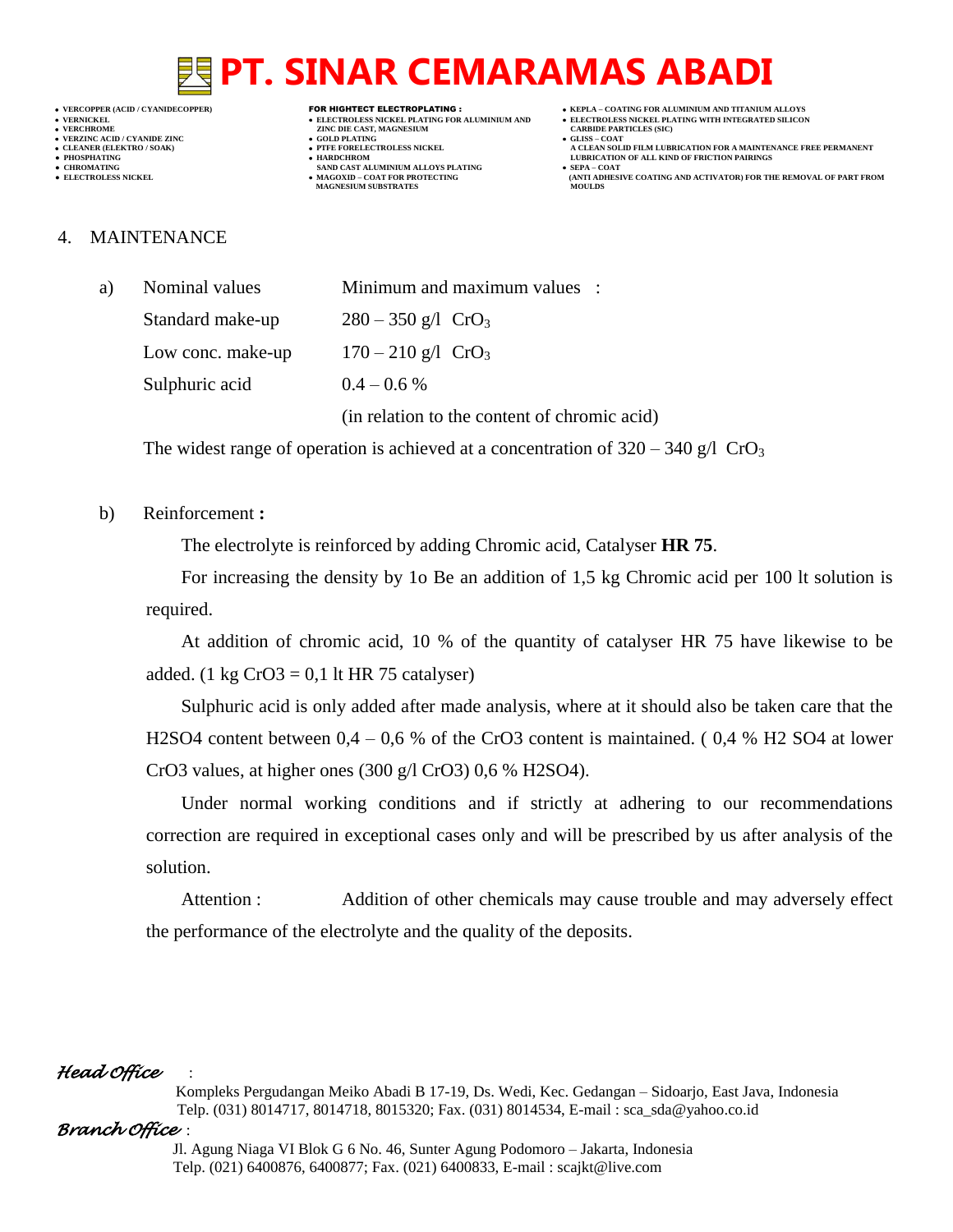**VERNICKEL ELECTROLESS NICKEL PLATING FOR ALUMINIUM AND ELECTROLESS NICKEL PLATING WITH INTEGRATED SILICON VERZINC ACID / CYANIDE ZINC GOLD PLATING GLISS – COAT**

- **VERT AND AGNESIUM CARBIDE PARTICLES (SOLD PLATING ASSESSMENT ASSESSMENT ASSESSMENT ASSESSMENT ASSESSMENT ASSESSMENT ASSESSMENT ASSESSMENT ASSESSMENT ASSESSMENT ASSESSMENT ASSESSMENT ASSESSMENT ASSESSMENT ASSESSMENT ASSESS** 
	-
- 
- **● CHROMATING SAND CAST ALUMINIUM ALLOYS PLATING SEPA – COAT MAGNESIUM SUBSTRATES MOULDS**
- **VERCOPPER (ACID / CYANIDECOPPER)** FOR HIGHTECT ELECTROPLATING :  **KEPLA – COATING FOR ALUMINIUM AND TITANIUM ALLOYS**
	-
	-
- **CLEANER (ELEKTRO / SOAK) PTFE FORELECTROLESS NICKEL A CLEAN SOLID FILM LUBRICATION FOR A MAINTENANCE FREE PERMANENT ● PHOSPHATING HARDCHROM LUBRICATION OF ALL KIND OF FRICTION PAIRINGS**
- **● ELECTROLESS NICKEL MAGOXID – COAT FOR PROTECTING (ANTI ADHESIVE COATING AND ACTIVATOR) FOR THE REMOVAL OF PART FROM**

#### 5. EFFLUENT TREATMENT

The electrolyte contains hexavalent chromium compounds and usually heavy metal contamination, such as iron and copper. Concentrates and rinse water have to be disposed of in compliance with the legal regulations.

### PERTAINING TO THESE TECHNICAL DATA SHEET :

- R 1 Working Precaution For Operation And Plating Solutions.
- R 20 Technical Equipment For Chrome Electrolyte
- R 21 Make-up and Maintenance of Chrome Electrolytes
- R 22 Anodes for Chrome Solutions.

### SCA CHEMICALS

- Catalyser HR 75
- Barium carbonate
- SCA correction salt G

To be procured by the customer :

Sulphuric acid, chem. Pure conc., 95 % DIN 50.973,  $d = 1.840$ 

### *Head Office* :

 Kompleks Pergudangan Meiko Abadi B 17-19, Ds. Wedi, Kec. Gedangan – Sidoarjo, East Java, Indonesia Telp. (031) 8014717, 8014718, 8015320; Fax. (031) 8014534, E-mail : sca\_sda@yahoo.co.id

### *Branch Office* :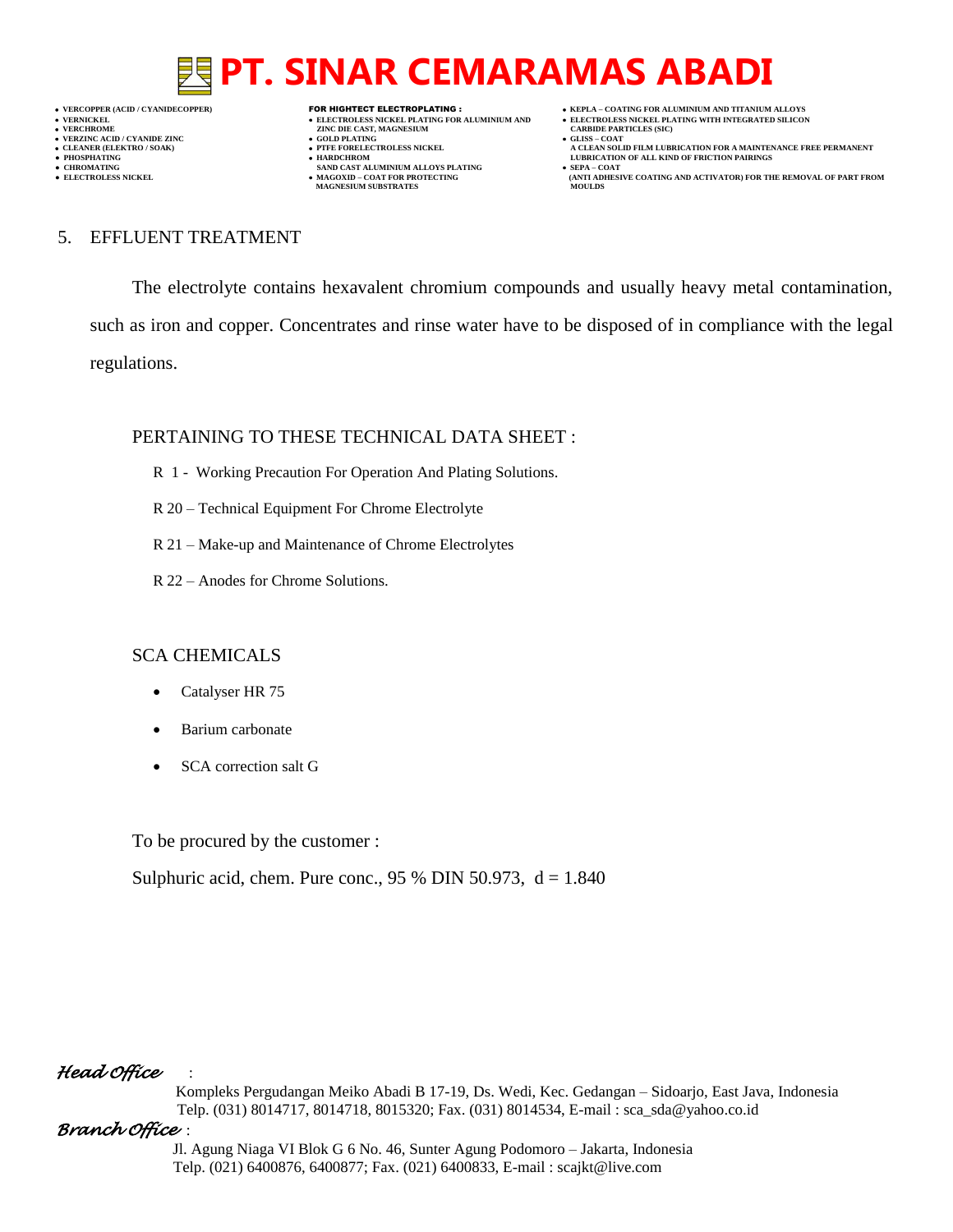**VERNICKEL ELECTROLESS NICKEL PLATING FOR ALUMINIUM AND ELECTROLESS NICKEL PLATING WITH INTEGRATED SILICON VERZINC ACID / CYANIDE ZINC GOLD PLATING GLISS – COAT**

- 
- **MAGNESIUM SUBSTRATES MOULDS**

- **VERFORM ZINC DIE CAST, MAGNESIUM CARBIDE PARTICLES (SIC)**<br> **CARBIDE PARTING**
- 
- **● CHROMATING SAND CAST ALUMINIUM ALLOYS PLATING SEPA – COAT**
- **VERCOPPER (ACID / CYANIDECOPPER)** FOR HIGHTECT ELECTROPLATING :  **KEPLA – COATING FOR ALUMINIUM AND TITANIUM ALLOYS**
	- -
- **CLEANER (ELEKTRO / SOAK) PTFE FORELECTROLESS NICKEL A CLEAN SOLID FILM LUBRICATION FOR A MAINTENANCE FREE PERMANENT ● PHOSPHATING HARDCHROM LUBRICATION OF ALL KIND OF FRICTION PAIRINGS**
- **• ELECTROLESS NICKEL <b>MAGOXID COAT FOR PROTECTING (ANTI ADVISOR DESCRIPTION FOR PART FROM ANTI ADDITION (ANTI ADHESIVE COATING AND ACTIVATOR) FOR THE REMOVAL OF PART FROM MAGOXID COAT AND COATING AND ACTIVATOR**

#### 6. FOR YOUR KIND ATTENTION

The information contained in these Technical Data Sheet is given to the best of our knowledge and based on careful tests carried out in practice and in the laboratory, however, without warranty.

As we do not have any influence on the careful handling and proper application of our products, we can assume responsibility only for a faultless quality of our products at the time of delivery.

Despite closely following these Technical Data Sheet, defects may occur which are caused by faults beyond our control. May we ask you, therefore, to draw our attention to possible special sources of trouble when sending us electrolyte samples or when you are visited by our exports. Send electrolyte samples only in packages approved for transport !

Fill in the tag precisely !

### 7. WORKING PRECAUTIONS FOR OPERATION WITH ELETROLYTES

When working with electroplating plants, the accident prevention rules issued by the various authorities have to be observed in any case.

We would like to draw your special attention to the Regulation for Prevention of Accidents 57 "

Electrochemical and chemical surface ; GALVANOTECHNIK " (VBG 57) dated 01.01.1993.

When making up and using electrolytes, suitable protective clothings have to be wom in any case.

The general association of the industrial trade union has published

"Instruction Sheet for First Aid in Case of Exposure of Chemical substances"

the special leaflet ZH 1/175, 1984 ( Procurable from the Carl Heymanns Verlag KG, Cologne ).

### *Head Office* :

 Kompleks Pergudangan Meiko Abadi B 17-19, Ds. Wedi, Kec. Gedangan – Sidoarjo, East Java, Indonesia Telp. (031) 8014717, 8014718, 8015320; Fax. (031) 8014534, E-mail : sca\_sda@yahoo.co.id

### *Branch Office* :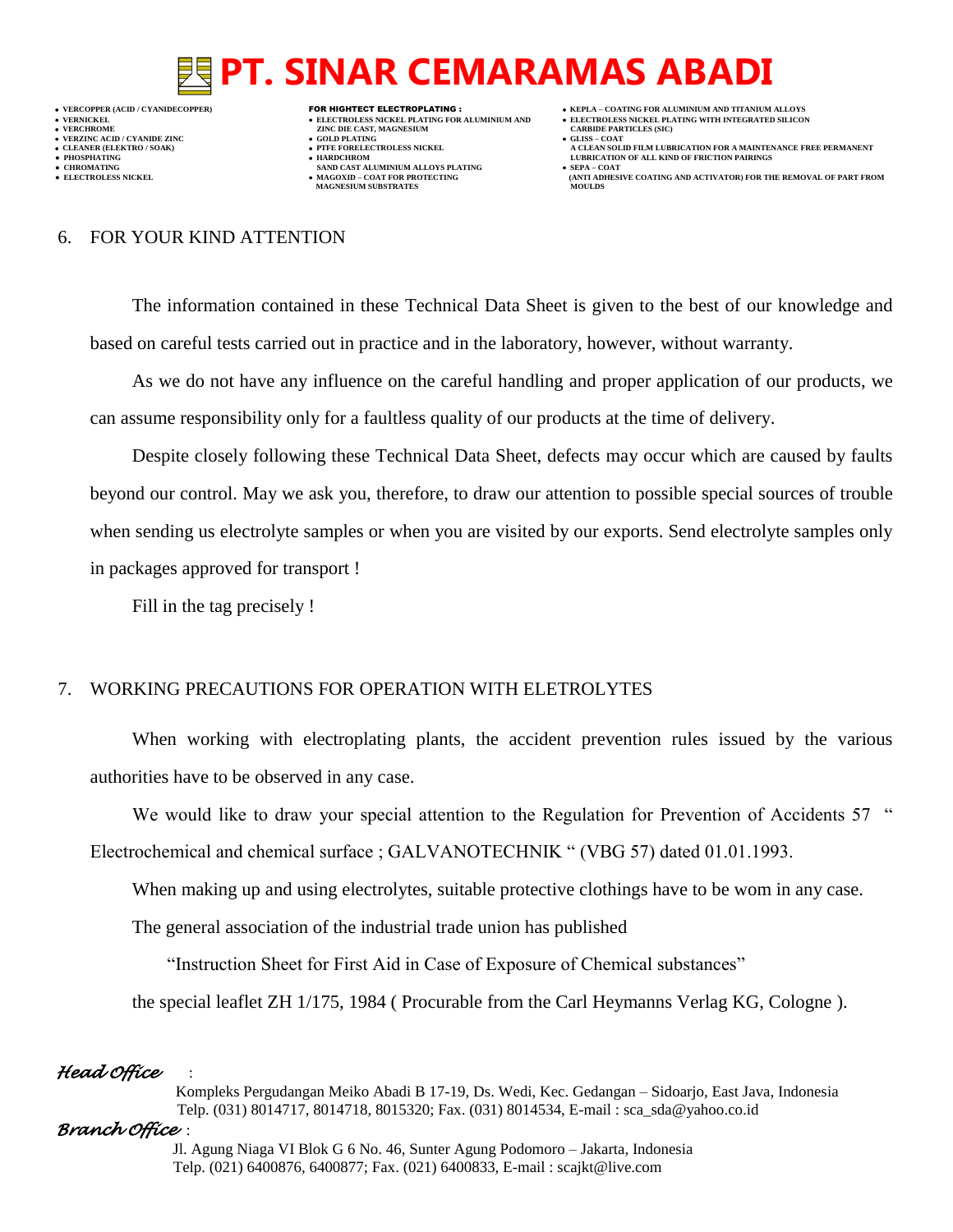**VERNICKEL ELECTROLESS NICKEL PLATING FOR ALUMINIUM AND ELECTROLESS NICKEL PLATING WITH INTEGRATED SILICON VERZINC ACID / CYANIDE ZINC GOLD PLATING GLISS – COAT**

- 
- 
- 

- **VERFORM ZINC DIE CAST, MAGNESIUM CARBIDE PARTICLES (SIC)**<br> **CARBIDE PARTING** 
	-
- **PHOSPHATING HARDCHROM LUBRICATION OF ALL KIND OF FRICTION PAIRINGS • CHROMATING SAND CAST ALUMINIUM ALLOYS PLATING**<br>• **ELECTROLESS NICKEL**<br>• **MAGOXID – COAT FOR PROTECTING • MAGOXID – COAT FOR PROTECTING<br>MAGNESIUM SUBSTRATES**
- **VERCOPPER (ACID / CYANIDECOPPER)** FOR HIGHTECT ELECTROPLATING :  **KEPLA – COATING FOR ALUMINIUM AND TITANIUM ALLOYS**
	-
- **CLEANER (ELEKTRO / SOAK) PTFE FORELECTROLESS NICKEL A CLEAN SOLID FILM LUBRICATION FOR A MAINTENANCE FREE PERMANENT**
	- **ELECTROLESS AND ACTIVATOR) FOR THE REMOVAL OF PART FROM (ANTI ADHESIVE COATING AND ACTIVATOR) FOR THE REMOVAL OF PART FROM <b>MOULDS**

This special leaflet should be available in every electroplating shop to ensure a proper "First Aid" in case of any accidents caused by the used electrolytes.

For daily care of the skin, we supply, among other items, skin protective soap and ointment G 24.

- 8. Technical Equipment for Chromium Electrolytes
	- a) Tanks : Steel with special plastic lining b) Heating : a). Immersion heaters : Teflon b). Heating Coils : Teflon c). Heat Exchangers : Teflon d). Indirect Heating

For sulphuric acid chrome electrolyte as well as the electrolytes RI 26 and RI 27 Titanium (Anodically polarized) may be applied as material for heating coils, immersion heaters and Heat Exchangers.

c) Cooling : Cooling coil made of teflon.

For sulphuric acid chrome electrolytes as well as the electrolytes RI 26 and RI 27 Anodically polarized Titanium cooling coils may be used.

Automatic Temperature

- a) Control : Can be taken for granted
- b) Fittings : Copper or Nickel Plated Copper
- c) Fume Extraction : Necessary,
- d) Material : plastic

## *Head Office* :

 Kompleks Pergudangan Meiko Abadi B 17-19, Ds. Wedi, Kec. Gedangan – Sidoarjo, East Java, Indonesia Telp. (031) 8014717, 8014718, 8015320; Fax. (031) 8014534, E-mail : sca\_sda@yahoo.co.id

## *Branch Office* :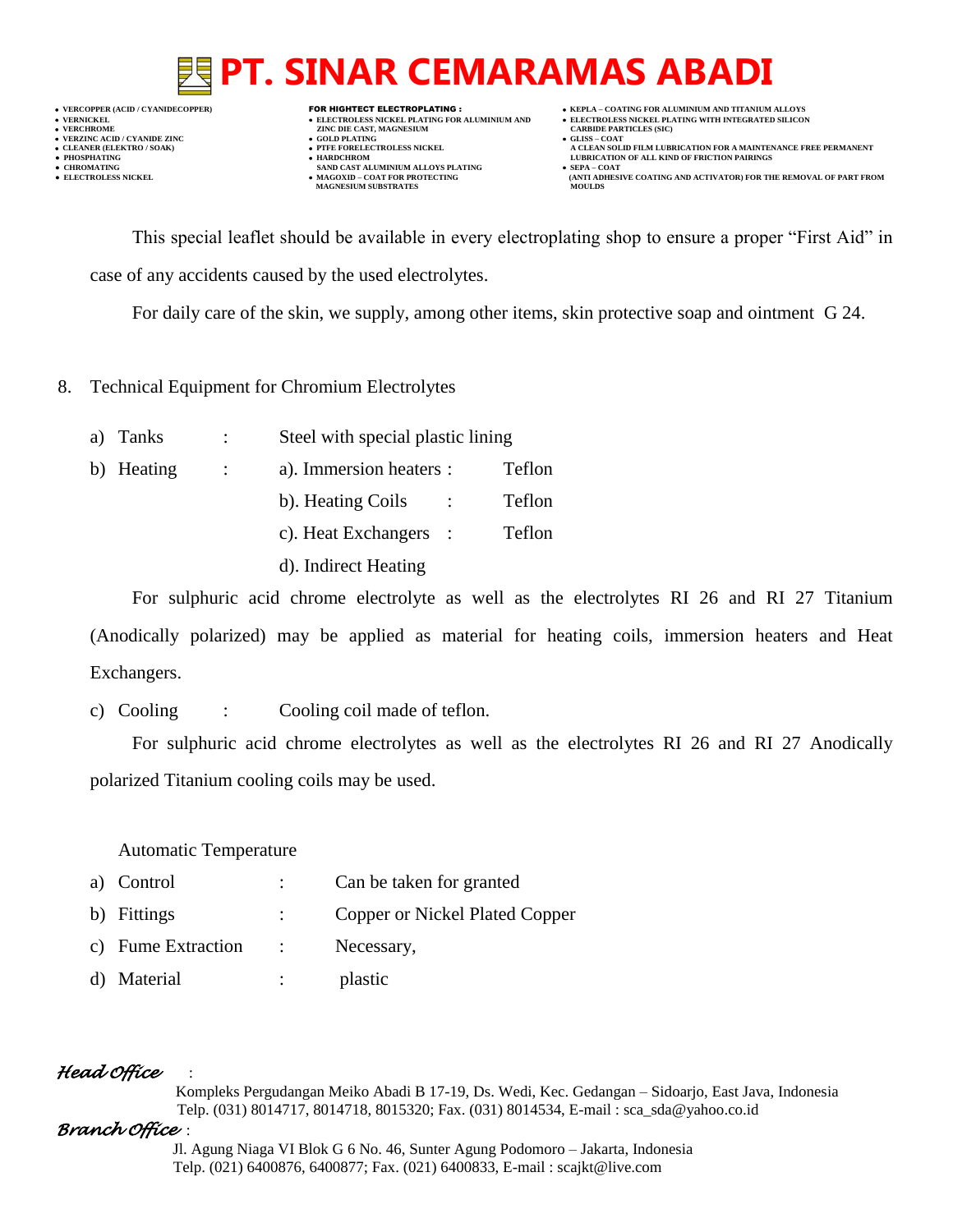**VERZINC ACID / CYANIDE ZINC GOLD PLATING GLISS – COAT**

- **VERFORM ZINC DIE CAST, MAGNESIUM CARBIDE PARTICLES (SIC)**<br> **CARBIDE PARTING**
- 
- 
- 
- 
- **● CHROMATING SAND CAST ALUMINIUM ALLOYS PLATING SEPA – COAT MAGNESIUM SUBSTRATES**
- **VERCOPPER (ACID / CYANIDECOPPER)** FOR HIGHTECT ELECTROPLATING :  **KEPLA – COATING FOR ALUMINIUM AND TITANIUM ALLOYS**
- **VERNICKEL ELECTROLESS NICKEL PLATING FOR ALUMINIUM AND ELECTROLESS NICKEL PLATING WITH INTEGRATED SILICON**
	-
- **CLEANER (ELEKTRO / SOAK) PTFE FORELECTROLESS NICKEL A CLEAN SOLID FILM LUBRICATION FOR A MAINTENANCE FREE PERMANENT ● PHOSPHATING HARDCHROM LUBRICATION OF ALL KIND OF FRICTION PAIRINGS** 
	- **ELECTROLESS AND ACTIVATOR) FOR THE REMOVAL OF PART FROM (ANTI ADHESIVE COATING AND ACTIVATOR) FOR THE REMOVAL OF PART FROM <b>MOULDS**
- 9. Make Up and Maintenance of Chromium Electrolytes

a) Make up

For make up use potable water or distilled or fully demineralized water, resp. , if the total hardness does not exceed 10\* German Hardness.

#### **ATTENTION :**

For all SCA chromium solution, water containing more than 25 mg of chloride per litre may neither be used for make up nor for replenishing.

Also for normal sulphuric acid chromium solution it is recommended to use water with low chloride content.

For make up of each 100 l of solution start with heating up approx. 70 l of water to approx. 50 o C. In this water, the quantities of make up salt and additives stated in the operating instruction are dissolved in small quantities while continuously stirring ( plastic stirrer ).

### **ATTENTION :**

Exhaust system has to be in operation during make up. Wear protective clothing, rubber gloves and goggles! The electrolyte is highly irritating!

Subsequently fill up to 100 l with the same quality of water used for make up.

### b) WORKING IN

Work the electrolyte through for approx. 1 hour with scrap cathodes ( steel sheets ) at working temperature and 15 – 25 A/dm2 of anodic current density.

### *Head Office* :

 Kompleks Pergudangan Meiko Abadi B 17-19, Ds. Wedi, Kec. Gedangan – Sidoarjo, East Java, Indonesia Telp. (031) 8014717, 8014718, 8015320; Fax. (031) 8014534, E-mail : sca\_sda@yahoo.co.id

### *Branch Office* :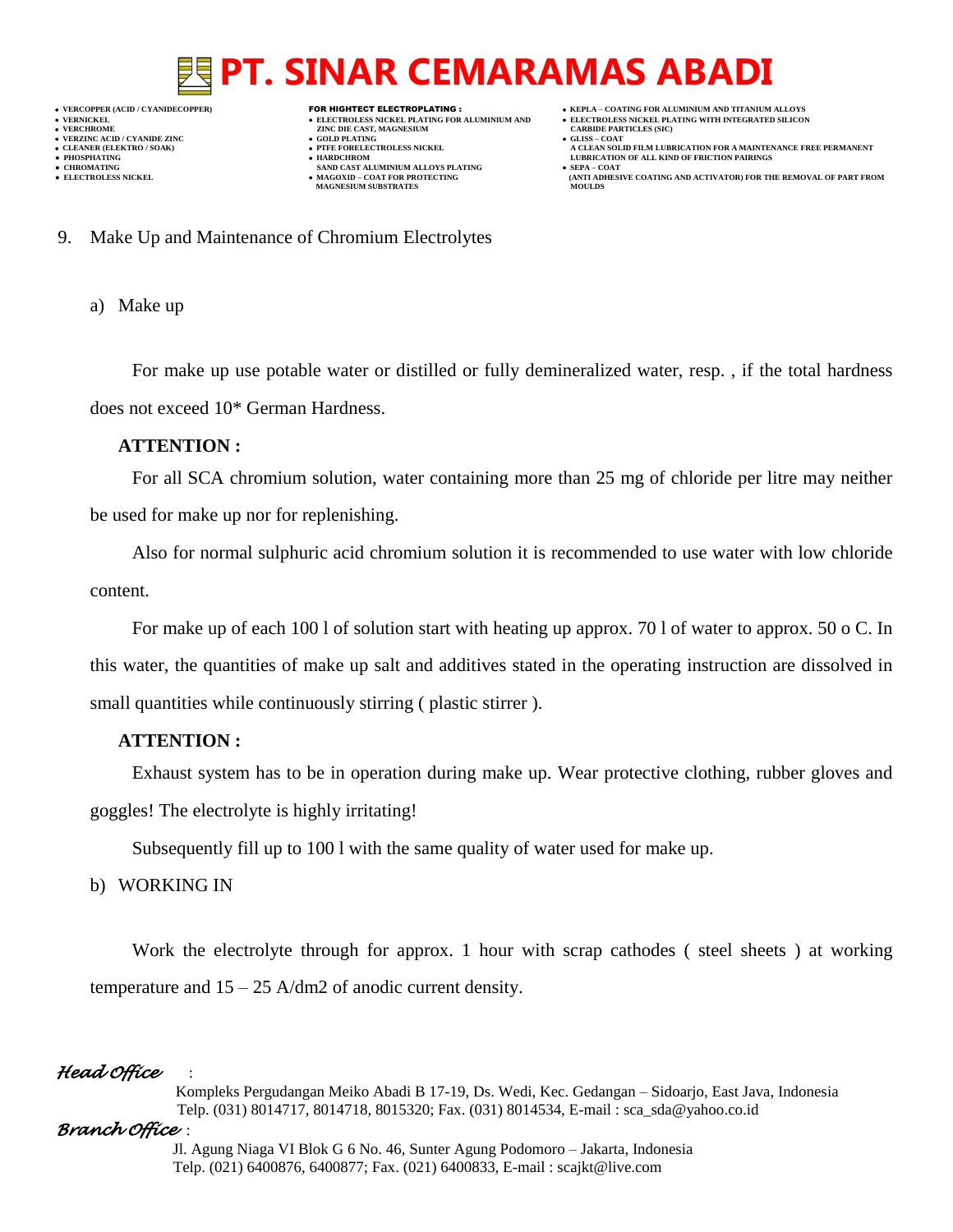**VERNICKEL ELECTROLESS NICKEL PLATING FOR ALUMINIUM AND ELECTROLESS NICKEL PLATING WITH INTEGRATED SILICON VERZINC ACID / CYANIDE ZINC GOLD PLATING GLISS – COAT ● PHOSPHATING HARDCHROM LUBRICATION OF ALL KIND OF FRICTION PAIRINGS** 

- **VERFORM ZINC DIE CAST, MAGNESIUM CARBIDE PARTICLES (SIC)**<br> **CARBIDE PARTING**
- 
- **CHROMATING SAND CAST ALUMINIUM ALLOYS PLATING**<br>• **ELECTROLESS NICKEL**<br>• **MAGOXID COAT FOR PROTECTING • MAGOXID – COAT FOR PROTECTING<br>MAGNESIUM SUBSTRATES**
- **VERCOPPER (ACID / CYANIDECOPPER)** FOR HIGHTECT ELECTROPLATING :  **KEPLA – COATING FOR ALUMINIUM AND TITANIUM ALLOYS**
	-
- **CLEANER (ELEKTRO / SOAK) PTFE FORELECTROLESS NICKEL A CLEAN SOLID FILM LUBRICATION FOR A MAINTENANCE FREE PERMANENT**
	- **ELECTROLESS AND ACTIVATOR) FOR THE REMOVAL OF PART FROM (ANTI ADHESIVE COATING AND ACTIVATOR) FOR THE REMOVAL OF PART FROM <b>MOULDS**

#### c) MAINTENANCE

For normal sulphuric acid chromium electrolytes the CrO3 nominal values are maintained by reinforcing with chromic acid.

Adjustment of the sulphate content in chromium solutions is effected by additions of diluted chem. Pure sulphuric acid ( dilution approx. 1 : 4 ).

ATTENTION : Put Sulphuric acid into the water, Never vice versa !

By adding barium carbonate, the sulphuric acid content is neutralized. 2  $g/l$  of barium carbonate precipitate approx. 1 g/l H2SO4. The required quantity of barium carbonate must added cautiously to the chromium electrolyte under continuous stirring. For at least 10 minutes afterwards, the electrolyte must be stirred. If there is a lot of sludge sediment, the electrolyte should be decanted and the remaining sludge must be removed from the chromium plating tank.

For all SCA chromium solutions care should be taken that, during pumping the electrolyte into the storage tank, the electrolyte does not cool down more than  $15 - 20$  o C below the working temperature.

This applies to longer working pauses as well. Only after the electrolyte has been rewarmed to working temperature and intensively stirred, it is completely ready for operation.

The chromium electrolytes of the SCA series may be reinforced only with the special chromium salts provided for the different types of solution. Do not reinforce these solutions with commercial chromic acids ( please see also relevant working instruction )

When using untested commercial chemicals we cannot accept any responsibility for a faultless operation of the electrolyte.

### *Head Office* :

 Kompleks Pergudangan Meiko Abadi B 17-19, Ds. Wedi, Kec. Gedangan – Sidoarjo, East Java, Indonesia Telp. (031) 8014717, 8014718, 8015320; Fax. (031) 8014534, E-mail : sca\_sda@yahoo.co.id

### *Branch Office* :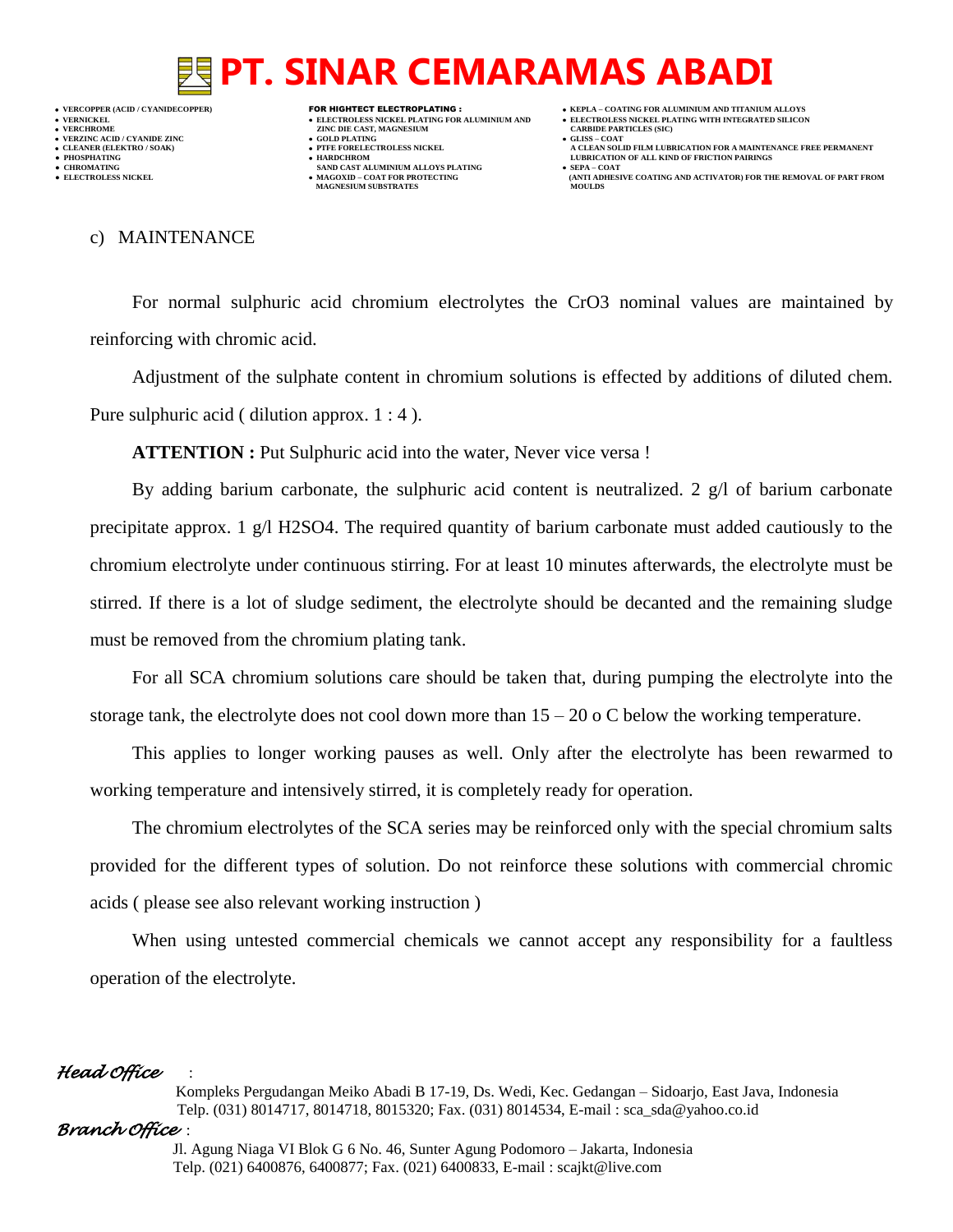**VERNICKEL ELECTROLESS NICKEL PLATING FOR ALUMINIUM AND ELECTROLESS NICKEL PLATING WITH INTEGRATED SILICON VERZINC ACID / CYANIDE ZINC GOLD PLATING GLISS – COAT ● PHOSPHATING HARDCHROM LUBRICATION OF ALL KIND OF FRICTION PAIRINGS** 

- **VERFORM ZINC DIE CAST, MAGNESIUM CARBIDE PARTICLES (SIC)**<br> **CARBIDE PARTING**
- 
- 
- **CHROMATING SAND CAST ALUMINIUM ALLOYS PLATING**<br>• **ELECTROLESS NICKEL**<br>• **MAGOXID COAT FOR PROTECTING • MAGOXID – COAT FOR PROTECTING<br>MAGNESIUM SUBSTRATES**
- **VERCOPPER (ACID / CYANIDECOPPER)** FOR HIGHTECT ELECTROPLATING :  **KEPLA – COATING FOR ALUMINIUM AND TITANIUM ALLOYS**
	-
- **CLEANER (ELEKTRO / SOAK) PTFE FORELECTROLESS NICKEL A CLEAN SOLID FILM LUBRICATION FOR A MAINTENANCE FREE PERMANENT**
	- **ELECTROLESS AND ACTIVATOR) FOR THE REMOVAL OF PART FROM (ANTI ADHESIVE COATING AND ACTIVATOR) FOR THE REMOVAL OF PART FROM <b>MOULDS**

#### d) EVAPORATION AND DRAG-OUT LOSSES

The losses will be replenished from the economical rinse tank or by adding water (please see paragraph 1).

If the regeneration of the electrolyte should be necessary, it is taken for granted that the amount of water to be added is used for the dissolution of the reinforcing chemicals.

After every working pause, the chromium electrolyte should be first worked through for some minutes with scrap cathodes ( steel sheets ) at working temperature and at an anodic current density of 15 – 25 A/dm2

#### e) CONTENT OF TRIVALENT METALS, METALLIC IMPURITIES

In SCA chromium electrolytes, the total amount of trivalent metals, such as iron and chromium III, should not exceed 10  $g/l$ , as at these concentrations the covering capacity will be affected.

Special attention has to be paid to the iron content of the electrolytes which are used for hard chromium plating.

A contamination of the electrolyte with the foreign metals, such as copper, nickel, zinc etc., should be avoided as well. Work pieces which fell into the electrolyte have to be removed immediately.

In the event that the chromium III content is too high, the electrolyte has to be worked through with large anode surface, and small cathode surface. The cathode surface should be approx. 10 % of the anode surface. A cathodic current density of approx. 50 A/dm2 is recommended.

### *Head Office* :

 Kompleks Pergudangan Meiko Abadi B 17-19, Ds. Wedi, Kec. Gedangan – Sidoarjo, East Java, Indonesia Telp. (031) 8014717, 8014718, 8015320; Fax. (031) 8014534, E-mail : sca\_sda@yahoo.co.id

### *Branch Office* :